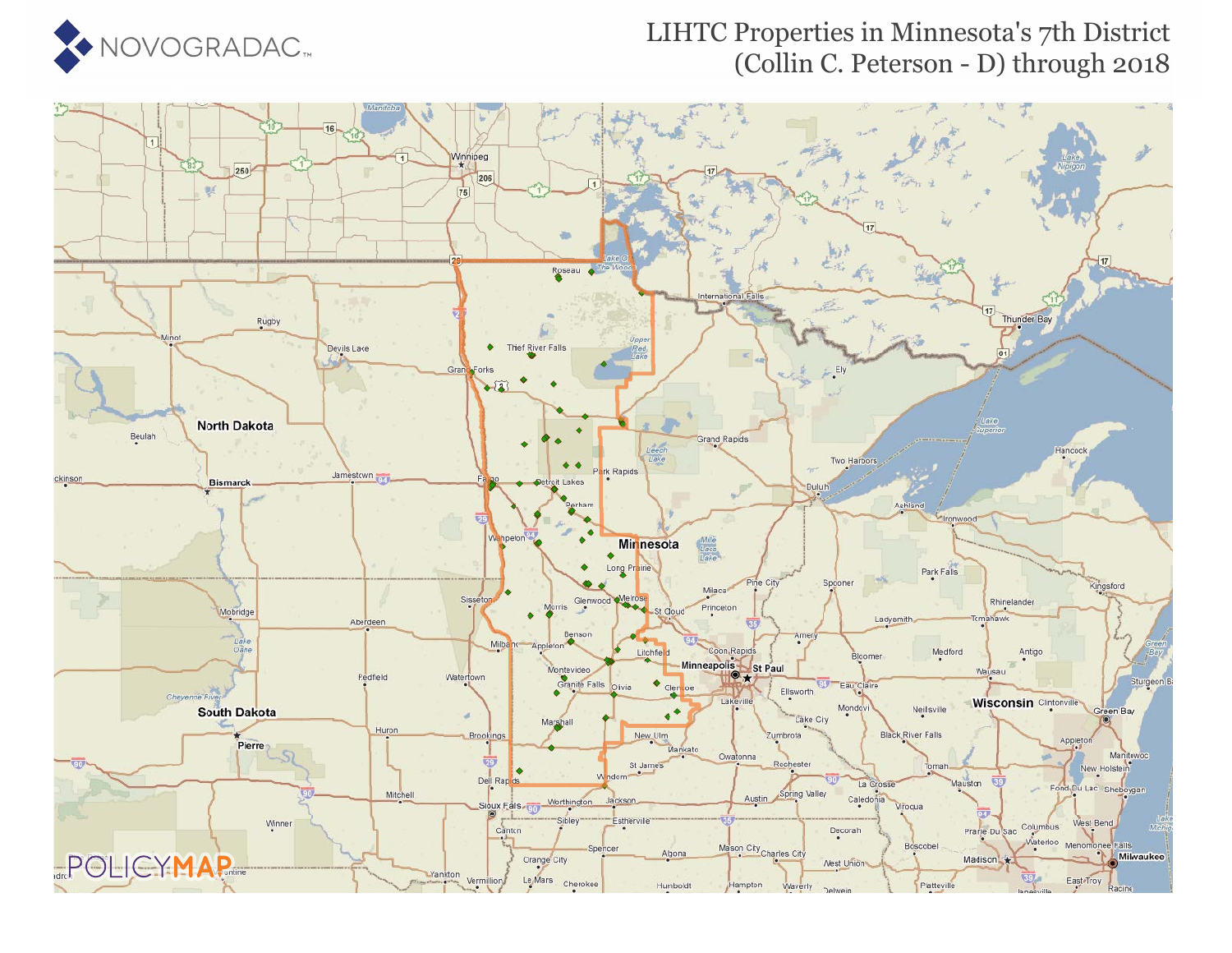| <b>Project Name</b>                                    | <b>Address</b>                        | <b>City</b>                    | <b>State</b>             | <b>Zip Code</b> | <b>Nonprofit</b><br><b>Sponsor</b> | <b>Allocation</b><br>Year | <b>Annual</b><br><b>Allocated</b><br><b>Amount</b> | <b>Year Placed<br/>in Service</b> | <b>Construction Type</b> | <b>Total</b><br><b>Units</b> | Low<br><b>Income</b><br><b>Units</b> | <b>Rent or</b><br><b>Income</b><br><b>Ceiling</b> | <b>Credit</b><br>Percentage Bond     | Tax-<br><b>Exempt</b> | <b>HUD Multi-</b><br>Family<br><b>Financing/Rental</b><br><b>Assistance</b> |
|--------------------------------------------------------|---------------------------------------|--------------------------------|--------------------------|-----------------|------------------------------------|---------------------------|----------------------------------------------------|-----------------------------------|--------------------------|------------------------------|--------------------------------------|---------------------------------------------------|--------------------------------------|-----------------------|-----------------------------------------------------------------------------|
| <b>CITYSIDE</b><br><b>TOWNHOMES</b>                    | 1412 S FOURTH MARSHALL<br><b>ST</b>   |                                | MN                       | 56258           |                                    | 1995                      | $\$0$                                              | 1997                              | New Construction         | 50                           | 49                                   | 60% AMGI                                          | $70\,\%$ present $\,$ No value       |                       |                                                                             |
| <b>CRYSTAL LAKE</b><br><b>TOWNHOMES</b>                | 105 S ATLANTIC MORRIS<br>AVE          |                                | $\mbox{MN}$              | 56267           |                                    | 1996                      | \$0                                                | 1997                              | <b>New Construction</b>  | 24                           | 23                                   | 60% AMGI                                          | $70\,\%$ present $\,$ No value       |                       |                                                                             |
| <b>TIMBER PLACE</b><br><b>TOWNHOMES</b>                |                                       | 910 TIMBER PL FERGUS FALLS     | MN                       | 56537           |                                    | 1995                      | \$0                                                | 1997                              | <b>New Construction</b>  | 20                           | 20                                   | $60\%$ AMGI                                       | $70\,\%$ present $\,$ No value       |                       |                                                                             |
| <b>HUSKI TOWNHOMES</b>                                 | 890 TEXAS AVE HUTCHINSON<br><b>NW</b> |                                | $\mathbf{M} \mathbf{N}$  | 55350           |                                    | 1995                      | \$0                                                | 1997                              | <b>New Construction</b>  | 32                           | 31                                   | 60% AMGI                                          | $70\,\%$ present $\,$ No value       |                       |                                                                             |
| <b>LINCOLN SQUARE</b>                                  | 1708 SIXTH AVE $\,$ ALEXANDRIA        |                                | MN                       | 56308           |                                    | 1996                      | \$0                                                | 1997                              | New Construction         | 24                           | 23                                   | 60% AMGI                                          | $70\,\%$ present $\,$ No value       |                       |                                                                             |
| MAPLE AVENUE APTS                                      | 401 W MAPLE<br>AVE                    | <b>FRAZEE</b>                  | $\mbox{MN}$              | 56544           |                                    | 1996                      | \$0                                                | 1997                              | <b>New Construction</b>  | 12                           | 12                                   | 60% AMGI                                          | $70\,\%$ present $\,$ No value       |                       |                                                                             |
| <b>PARKSIDE</b><br><b>TOWNHOMES</b><br>(REDWOOD FALLS) |                                       | 1044 E ELM ST REDWOOD FALLS MN |                          | 56283           |                                    | 1995                      | \$0                                                | 1997                              | New Construction         | 30                           | $30\,$                               | 60% AMGI                                          | $70\,\%$ present $\,$ No value       |                       |                                                                             |
| <b>RIVERVIEW</b><br><b>TOWNHOMES</b>                   | 931 BEECHNUT SAUK CENTRE<br><b>CT</b> |                                | $\ensuremath{\text{MN}}$ | 56378           |                                    | 1996                      | \$0                                                | 1997                              | New Construction         | 24                           | 23                                   |                                                   | 70 % present $\,$ No $\,$<br>value   |                       |                                                                             |
| <b>TERRACEVIEW</b><br><b>TOWNHOMES</b>                 | 362 TER VIEW<br>DR                    | <b>LITCHFIELD</b>              | $\ensuremath{\text{MN}}$ | 55355           |                                    | 1995                      | \$0                                                | 1997                              | <b>New Construction</b>  | 22                           | 21                                   | 60% AMGI                                          | $70\,\%$ present $\,$ No value       |                       |                                                                             |
| <b>EDEN PLACE APTS</b>                                 | 150<br>HUTCHESON<br>AVE               | <b>EDEN VALLEY</b>             | MN                       | 55329           | $\mathbf {No}$                     | 1997                      | \$0                                                | 1998                              | <b>New Construction</b>  | 12                           | 11                                   | 60% AMGI                                          | $70\,\%$ present $\,$ No value       |                       |                                                                             |
| <b>HERITAGE TERRACE</b>                                | 107 N SIXTH ST WARREN                 |                                | MN                       | 56762           |                                    | 1998                      | \$0                                                | 1998                              | <b>New Construction</b>  | 12                           | 11                                   | 60% AMGI                                          | $70\,\%$ present $\,$ No value       |                       |                                                                             |
| PARK PLACE<br><b>TOWNHOMES</b>                         | 320 N EIGHTH<br>AVE W                 | <b>MELROSE</b>                 | $\ensuremath{\text{MN}}$ | 56352           |                                    | 1997                      | \$0                                                | 1998                              | <b>New Construction</b>  | 24                           | 23                                   | 60% AMGI                                          | $70\,\%$ present $\,$ No value       |                       |                                                                             |
| PELICAN RAPIDS<br><b>TOWNHOMES</b>                     | 313 THIRD ST<br>$\rm NE$              | PELICAN RAPIDS MN              |                          | 56572           | $\rm\thinspace No$                 | 1997                      | \$0                                                | 1998                              | <b>New Construction</b>  | 40                           | 39                                   | 60% AMGI                                          | $30$ % present $\,$ No $\,$<br>value |                       |                                                                             |

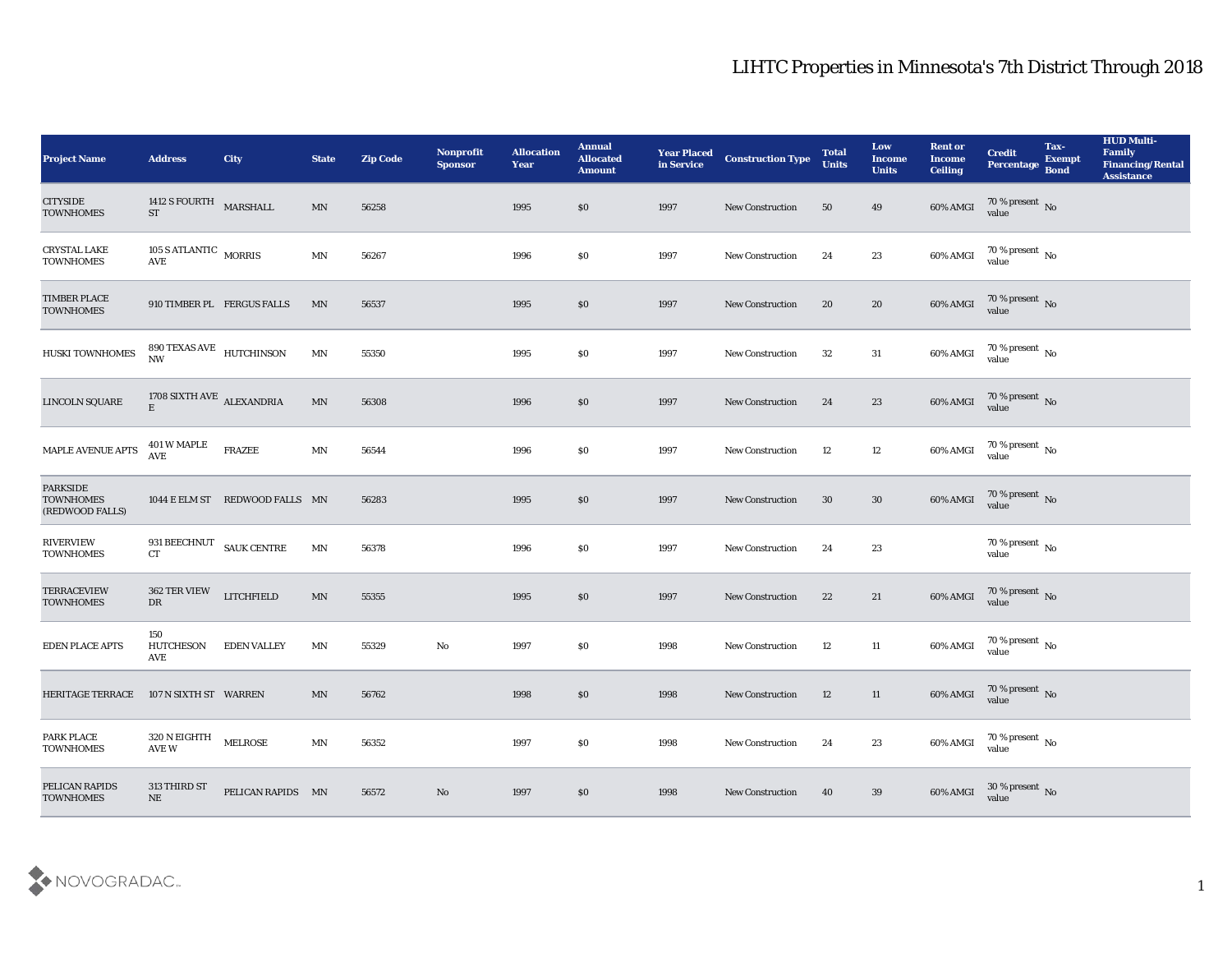| <b>Project Name</b>                        | <b>Address</b>                                | City                           | <b>State</b>            | <b>Zip Code</b> | <b>Nonprofit</b><br><b>Sponsor</b> | <b>Allocation</b><br><b>Year</b> | <b>Annual</b><br><b>Allocated</b><br><b>Amount</b> | <b>Year Placed</b><br>in Service | <b>Construction Type</b> | <b>Total</b><br><b>Units</b> | Low<br><b>Income</b><br><b>Units</b> | <b>Rent or</b><br><b>Income</b><br><b>Ceiling</b> | <b>Credit</b><br>Percentage                 | Tax-<br><b>Exempt</b><br><b>Bond</b> | <b>HUD Multi-</b><br>Family<br><b>Financing/Rental</b><br><b>Assistance</b> |
|--------------------------------------------|-----------------------------------------------|--------------------------------|-------------------------|-----------------|------------------------------------|----------------------------------|----------------------------------------------------|----------------------------------|--------------------------|------------------------------|--------------------------------------|---------------------------------------------------|---------------------------------------------|--------------------------------------|-----------------------------------------------------------------------------|
| <b>RIDGEVIEW COURT</b><br><b>TOWNHOMES</b> | 326 SPRUCE ST PAYNESVILLE                     |                                | MN                      | 56362           |                                    | 1997                             | \$0                                                | 1998                             | New Construction         | 20                           | 19                                   | 60% AMGI                                          | 70 % present No<br>value                    |                                      |                                                                             |
| RIDGEVIEW<br><b>TOWNHOMES</b>              |                                               | 410 TENTH ST S BRECKENRIDGE MN |                         | 56520           |                                    | 1996                             | $\$0$                                              | 1998                             | <b>New Construction</b>  | 12                           | 11                                   | $60\%$ AMGI                                       | $70\,\% \,present \over 0$ value            |                                      |                                                                             |
| SANDSTONE APTS                             | 125 SIXTH ST<br>SW                            | <b>BARNESVILLE</b>             | $\mathbf{M} \mathbf{N}$ | 56514           | $\rm\thinspace No$                 | 1997                             | \$0                                                | 1998                             | <b>New Construction</b>  | 12                           | 12                                   | 60% AMGI                                          | $30\,\%$ present $\,$ No value              |                                      |                                                                             |
| <b>TANGLEWOOD</b>                          | 913<br>TANGLEWOOD MONTEVIDEO<br>DR            |                                | MN                      | 56265           |                                    | 1995                             | \$0                                                | 1998                             | <b>New Construction</b>  | 24                           | 23                                   | 60% AMGI                                          | $70\,\%$ present $\,$ No value              |                                      |                                                                             |
| <b>UNION SQUARE</b>                        | <b>405 ANDREWS</b><br>AVE                     | DETROIT LAKES                  | MN                      | 56501           |                                    | 1997                             | \$0                                                | 1998                             | <b>New Construction</b>  | 24                           | 23                                   | 60% AMGI                                          | $70\,\%$ present $\,$ No value              |                                      |                                                                             |
| <b>VALLEYSIDE</b><br><b>TOWNHOMES</b>      | 3183 SEVENTH<br><b>AVE NW</b>                 | <b>WILLMAR</b>                 | MN                      | 56201           |                                    | 1997                             | \$0                                                | 1998                             | <b>New Construction</b>  | 48                           | 47                                   | 60% AMGI                                          | $70\,\%$ present $\,$ No value              |                                      |                                                                             |
| <b>KESTREL PARK</b><br><b>TOWNHOMES</b>    | 2401 14TH ST E GLENCOE                        |                                | MN                      | 55336           | Yes                                | 1998                             | \$0                                                | 1999                             | <b>New Construction</b>  | 30                           | 30                                   | 60% AMGI                                          | <b>Both 30%</b><br>and 70%<br>present value | No                                   |                                                                             |
| NORTHWOOD PARK<br><b>TOWNHOMES</b>         | 1819 THIRD AVE EAST GRAND<br><b>NW</b>        | <b>FORKS</b>                   | MN                      | 56721           | No                                 | 1998                             | \$0                                                | 1999                             | <b>New Construction</b>  | 28                           | 27                                   | 60% AMGI                                          | $70\,\%$ present $${\rm No}$$ value         |                                      |                                                                             |
| <b>CLARKVIEW APTS</b>                      | 1113 11TH AVE                                 | <b>CLARKFIELD</b>              | MN                      | 56223           |                                    | 1987                             | \$0                                                | 1987                             | Not Indicated            | 8                            | 8                                    |                                                   | Not<br>Indicated                            | $\mathbf{N}\mathbf{o}$               |                                                                             |
| <b>HALTER VILLA II</b>                     | 1404 PETERSON MARSHALL<br>$\operatorname{ST}$ |                                | MN                      | 56258           |                                    | 1987                             | \$0                                                | 1987                             | <b>New Construction</b>  | 24                           | 24                                   |                                                   | Not<br>Indicated                            | No                                   |                                                                             |
| <b>OSAKIS TOWNHOMES</b>                    | 301 W EIGHTH<br>AVE                           | <b>OSAKIS</b>                  | MN                      | 56360           | No                                 | 1998                             | $\$0$                                              | 1999                             | New Construction         | 12                           | 12                                   | 60% AMGI                                          | 70 % present $\sqrt{\ }$ No<br>value        |                                      |                                                                             |
| <b>CROOKSTON</b><br><b>TOWNHOMES</b>       | 205 JOHNSON<br>$\mathbf{PL}$                  | <b>CROOKSTON</b>               | MN                      | 56716           | Yes                                | 1997                             | $\$0$                                              | 2000                             | New Construction         | 30                           | 29                                   | 60% AMGI                                          | $70\,\% \,present \over 0$ value            |                                      |                                                                             |
| FIELDCREST<br><b>TOWNHOMES</b>             | 1804 34TH AVE<br>${\bf S}$                    | <b>MOORHEAD</b>                | MN                      | 56560           | $\rm\thinspace No$                 | 2000                             | $\$0$                                              | 2000                             | Acquisition and Rehab 40 |                              | 40                                   | 60% AMGI                                          | 30 % present $\,$ No $\,$<br>value          |                                      |                                                                             |

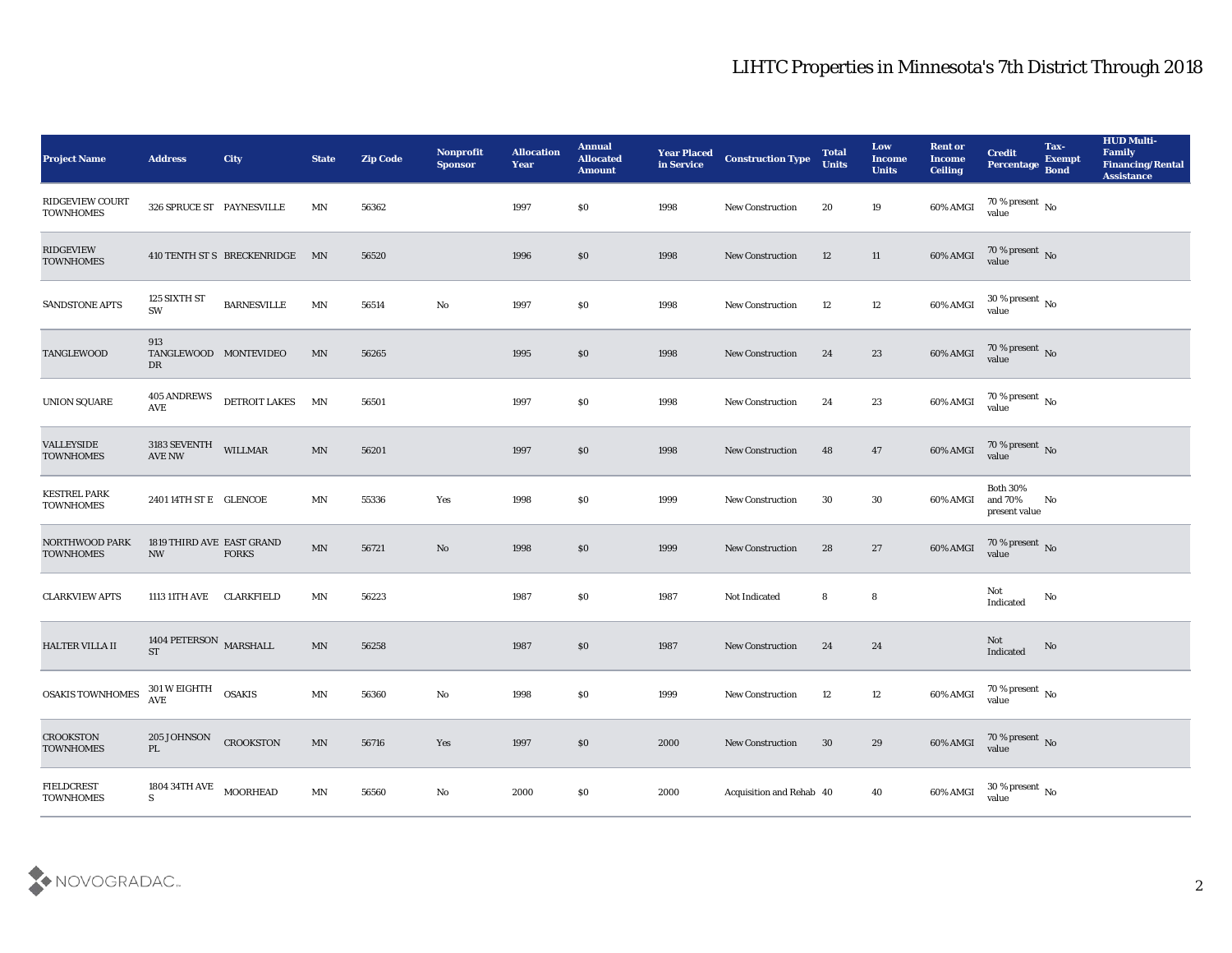| <b>Project Name</b>                       | <b>Address</b>                                 | <b>City</b>                  | <b>State</b>             | <b>Zip Code</b> | Nonprofit<br><b>Sponsor</b> | <b>Allocation</b><br><b>Year</b> | <b>Annual</b><br><b>Allocated</b><br><b>Amount</b> | <b>Year Placed</b><br>in Service | <b>Construction Type</b> | <b>Total</b><br><b>Units</b> | Low<br><b>Income</b><br><b>Units</b> | <b>Rent or</b><br><b>Income</b><br><b>Ceiling</b> | <b>Credit</b><br>Percentage           | Tax-<br><b>Exempt</b><br><b>Bond</b> | <b>HUD Multi-</b><br>Family<br><b>Financing/Rental</b><br><b>Assistance</b> |
|-------------------------------------------|------------------------------------------------|------------------------------|--------------------------|-----------------|-----------------------------|----------------------------------|----------------------------------------------------|----------------------------------|--------------------------|------------------------------|--------------------------------------|---------------------------------------------------|---------------------------------------|--------------------------------------|-----------------------------------------------------------------------------|
| FISHER TOWNHOMES $^{505}$ THOMPSON FISHER |                                                |                              | MN                       |                 | Yes                         | 1997                             | \$0                                                | 2000                             | New Construction         | 10                           | 10                                   | 60% AMGI                                          | 70 % present No<br>value              |                                      |                                                                             |
| SCHOOL SQUARE APTS 921 NINTH ST ALBANY    |                                                |                              | MN                       | 56307           | No                          | 1999                             | \$0                                                | 2000                             | <b>New Construction</b>  | 17                           | 17                                   | $60\%$ AMGI                                       | $70\,\%$ present $\,$ No value        |                                      |                                                                             |
| SHERWOOD PARK<br><b>TOWNHOMES</b>         | $1528$ HWY 1 $\rm E$                           | THIEF RIVER<br><b>FALLS</b>  | $\ensuremath{\text{MN}}$ | 56701           | $\mathbf {No}$              | 1999                             | $\$0$                                              | 2000                             | New Construction         | 18                           | 18                                   | $60\%$ AMGI                                       | $70\,\%$ present $\,$ No value        |                                      |                                                                             |
| LAKE PLACE II                             | 1421 LAKE AVE<br>NW                            | <b>WILLMAR</b>               | MN                       | 56201           |                             | 1987                             | \$0                                                | 1987                             | <b>New Construction</b>  | 24                           | 18                                   |                                                   | Not<br>Indicated                      | No                                   |                                                                             |
| OAK LODGE                                 | 540 NINTH ST W THIEF RIVER                     |                              | $\text{MN}$              | 56701           |                             | 1988                             | \$0                                                | 1987                             | <b>New Construction</b>  | 24                           | 24                                   |                                                   | Not<br>Indicated                      | No                                   |                                                                             |
| <b>OKLEE RENTALS</b>                      | 522 MAIN ST                                    | <b>OKLEE</b>                 | MN                       | 56742           |                             | 1987                             | \$0                                                | 1987                             | Not Indicated            | 9                            | 9                                    |                                                   | Not<br>Indicated                      | No                                   |                                                                             |
| DEER CREEK MANOR I 305 N AVE E            |                                                | <b>DEER CREEK</b>            | MN                       | 56527           |                             | 1988                             | $\$0$                                              | 1988                             | Not Indicated            | 12                           | 12                                   |                                                   | Not<br>Indicated                      | No                                   |                                                                             |
| <b>LAND VIEW APTS</b>                     | 204 GARFIELD<br>ST SE                          | <b>WARROAD</b>               | MN                       | 56763           |                             | 1988                             | $\$0$                                              | 1988                             | <b>New Construction</b>  | 30                           | 6                                    |                                                   | Not<br>Indicated                      | No                                   |                                                                             |
| MARIGOLD APTS                             |                                                | 110 UNION ST E DETROIT LAKES | MN                       | 56501           |                             | 1988                             | S <sub>0</sub>                                     | 1988                             | <b>New Construction</b>  | 24                           | 24                                   |                                                   | Not<br>Indicated                      | No                                   |                                                                             |
| NORTH PLACE APTS                          | 415 SCHOOL RD<br>HUTCHINSON<br><b>NW</b>       |                              | MN                       | 55350           |                             | 1988                             | \$0                                                | 1988                             | <b>New Construction</b>  | 24                           | 24                                   |                                                   | Not<br>Indicated                      | No                                   |                                                                             |
| ROYAL MANOR APTS 415 UNUMB ST ALEXANDRIA  |                                                |                              | MN                       | 56308           |                             | 1988                             | \$0                                                | 1988                             | <b>New Construction</b>  | 24                           | 20                                   |                                                   | Not<br>Indicated                      | No                                   |                                                                             |
| <b>GOLDENWOOD APTS</b>                    | 1145 FRIBERG<br>$\operatorname{AVE}$           | FERGUS FALLS                 | MN                       | 56537           |                             | 1989                             | \$0                                                | 1989                             | New Construction         | 31                           | $31\,$                               |                                                   | Not<br>$\operatorname{Indicated}$     | $\mathbf {No}$                       |                                                                             |
| <b>SACRED HEART</b><br><b>MANOR</b>       | $109$ THIRD AVE $$\rm{FREEPORT}\normalsize$ NE |                              | MN                       | 56331           |                             | 1988                             | $\$0$                                              | 1989                             | <b>New Construction</b>  | 19                           | 19                                   |                                                   | $\operatorname{\bf Not}$<br>Indicated | $\rm No$                             |                                                                             |

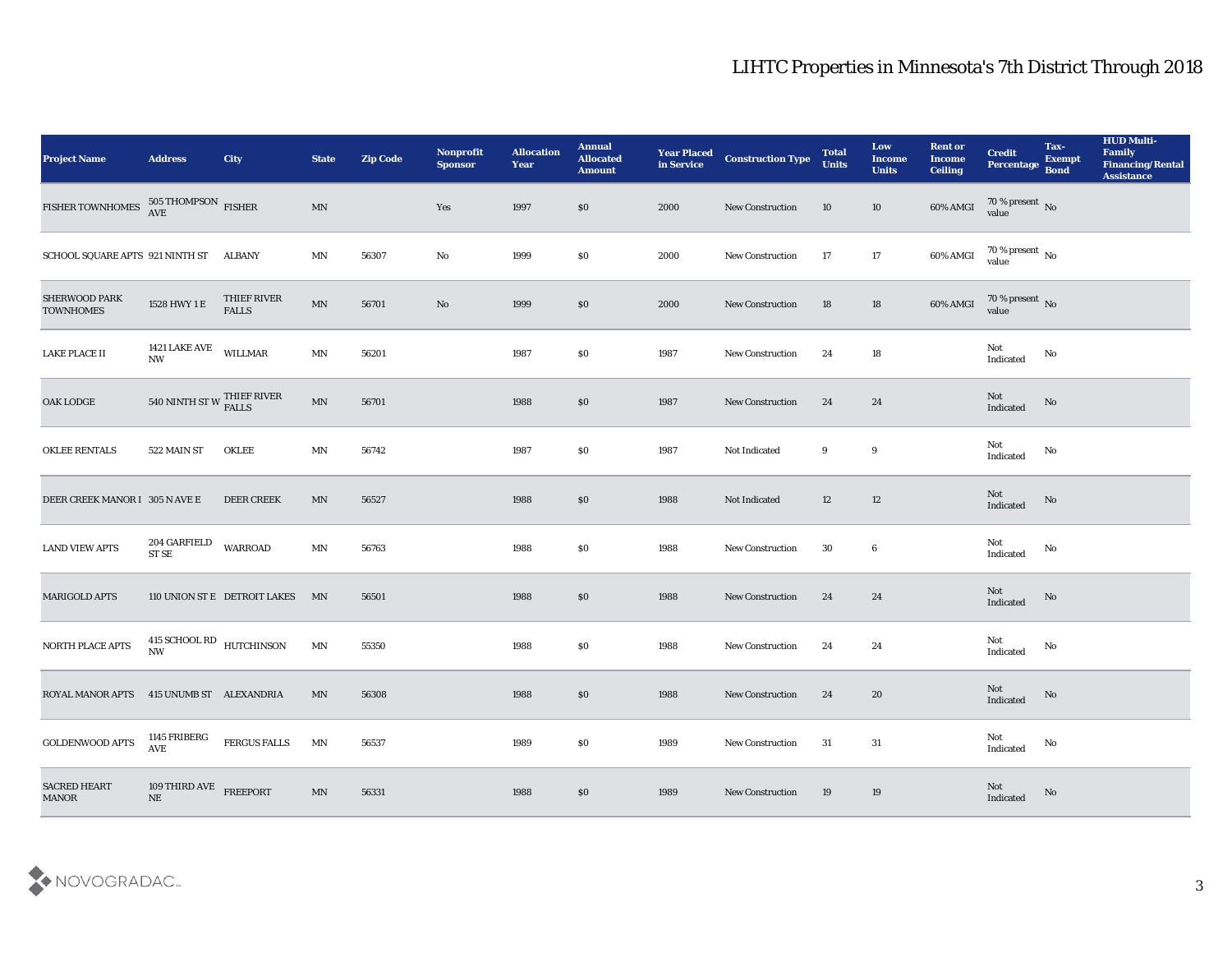| <b>Project Name</b>                                              | <b>Address</b>                     | City                                        | <b>State</b> | <b>Zip Code</b> | Nonprofit<br><b>Sponsor</b> | <b>Allocation</b><br><b>Year</b> | <b>Annual</b><br><b>Allocated</b><br><b>Amount</b> | <b>Year Placed</b><br>in Service | <b>Construction Type</b> | <b>Total</b><br><b>Units</b> | Low<br><b>Income</b><br><b>Units</b> | <b>Rent or</b><br><b>Income</b><br><b>Ceiling</b> | <b>Credit</b><br><b>Percentage</b> | Tax-<br><b>Exempt</b><br><b>Bond</b> | <b>HUD Multi-</b><br>Family<br><b>Financing/Rental</b><br><b>Assistance</b> |
|------------------------------------------------------------------|------------------------------------|---------------------------------------------|--------------|-----------------|-----------------------------|----------------------------------|----------------------------------------------------|----------------------------------|--------------------------|------------------------------|--------------------------------------|---------------------------------------------------|------------------------------------|--------------------------------------|-----------------------------------------------------------------------------|
| <b>SILVER BIRCH APTS</b>                                         | 303<br>AVE                         | <b>WASHINGTON DETROIT LAKES</b>             | MN           | 56501           |                             | 1989                             | \$0                                                | 1989                             | <b>New Construction</b>  | 31                           | 31                                   |                                                   | Not<br>Indicated                   | No                                   |                                                                             |
| <b>GREENLEAF APTS</b>                                            | 221 FIRST AVE<br>$\rm{NE}$         | <b>EAGLE BEND</b>                           | MN           | 56446           |                             | 1990                             | \$0                                                | 1990                             | <b>New Construction</b>  | 10                           | 10                                   | 60% AMGI                                          | $\rm Not$ Indicated                | No                                   |                                                                             |
| <b>HALTER GLEN</b>                                               | 820 MAIN AVE GAYLORD               |                                             | MN           | 55334           |                             | 1990                             | \$0                                                | 1990                             | <b>New Construction</b>  | 16                           | 16                                   | 60% AMGI                                          | Not<br>Indicated                   | No                                   |                                                                             |
| <b>COUNTRY PINE APTS</b>                                         | 508 PINEWOOD PERHAM<br>LN          |                                             | MN           | 56573           |                             | 1990                             | \$0                                                | 1991                             | <b>New Construction</b>  | 24                           | 24                                   |                                                   | Not<br>Indicated                   | No                                   |                                                                             |
| PARKVIEW (NEW<br>YORK MILLS)                                     | 407 E GILMAN<br>${\cal S}{\cal T}$ | NEW YORK MILLS MN                           |              | 56567           |                             | 1991                             | \$0                                                | 1991                             | <b>New Construction</b>  | 12                           | 12                                   | 60% AMGI                                          | Not<br>Indicated                   | No                                   |                                                                             |
| RIDGEWAY COURT III 910 30TH ST NW BEMIDJI                        |                                    |                                             | MN           | 56601           |                             | 1990                             | \$0                                                | 1991                             | <b>New Construction</b>  | 24                           | 23                                   |                                                   | Not<br>Indicated                   | No                                   |                                                                             |
| <b>FINLANDIA APTS</b>                                            |                                    | 107 EDGEWOOD NEW YORK MILLS $\,$ MN $\,$ ST |              | 56567           |                             | 1990                             | \$0                                                | 1992                             | <b>New Construction</b>  | 10                           | 10                                   | 60% AMGI                                          | Not<br>Indicated                   | No                                   |                                                                             |
| <b>RIDGECREST APTS</b>                                           | <b>SE</b>                          | 301 TENTH AVE PELICAN RAPIDS MN             |              | 56572           |                             | 1992                             | \$0                                                | 1992                             | Not Indicated            | 16                           | 16                                   | 60% AMGI                                          | Not<br>Indicated                   | No                                   |                                                                             |
| <b>BELMONT APTS</b>                                              | 1308 DALE ST                       | THIEF RIVER<br><b>FALLS</b>                 | MN           | 56701           |                             | 1991                             | \$0                                                | 1993                             | <b>New Construction</b>  | 15                           | 14                                   |                                                   | Not<br>Indicated                   | No                                   |                                                                             |
| <b>DANA HEIGHTS APTS</b>                                         | 1500 15TH ST SE WILLMAR            |                                             | MN           | 56201           |                             | 1991                             | \$0                                                | 1993                             | <b>New Construction</b>  | 48                           | 48                                   | 60% AMGI                                          | Not<br>Indicated                   | No                                   |                                                                             |
| <b>EASTWOOD</b>                                                  | 1204 34TH ST S MOORHEAD            |                                             | MN           | 56560           |                             | 1991                             | \$0                                                | 1993                             | New Construction         | 36                           | 36                                   | 60% AMGI                                          | Not<br>Indicated                   | No                                   |                                                                             |
| ELEVENTH AVENUE<br><b>APTS</b>                                   |                                    | 209 11TH AVE DETROIT LAKES MN               |              | 56501           |                             | 1992                             | $\$0$                                              | 1993                             | Not Indicated            | 15                           | 15                                   | 60% AMGI                                          | Not<br>Indicated                   |                                      |                                                                             |
| GREENTREE SQUARE 1100 BARRETTE CROOKSTON<br>$\scriptstyle\rm II$ | <b>ST</b>                          |                                             | MN           | 56716           |                             | 1992                             | \$0                                                | 1993                             | New Construction         | 16                           | 15                                   | 60% AMGI                                          | Not<br>Indicated                   | $\mathbf{N}\mathbf{o}$               |                                                                             |

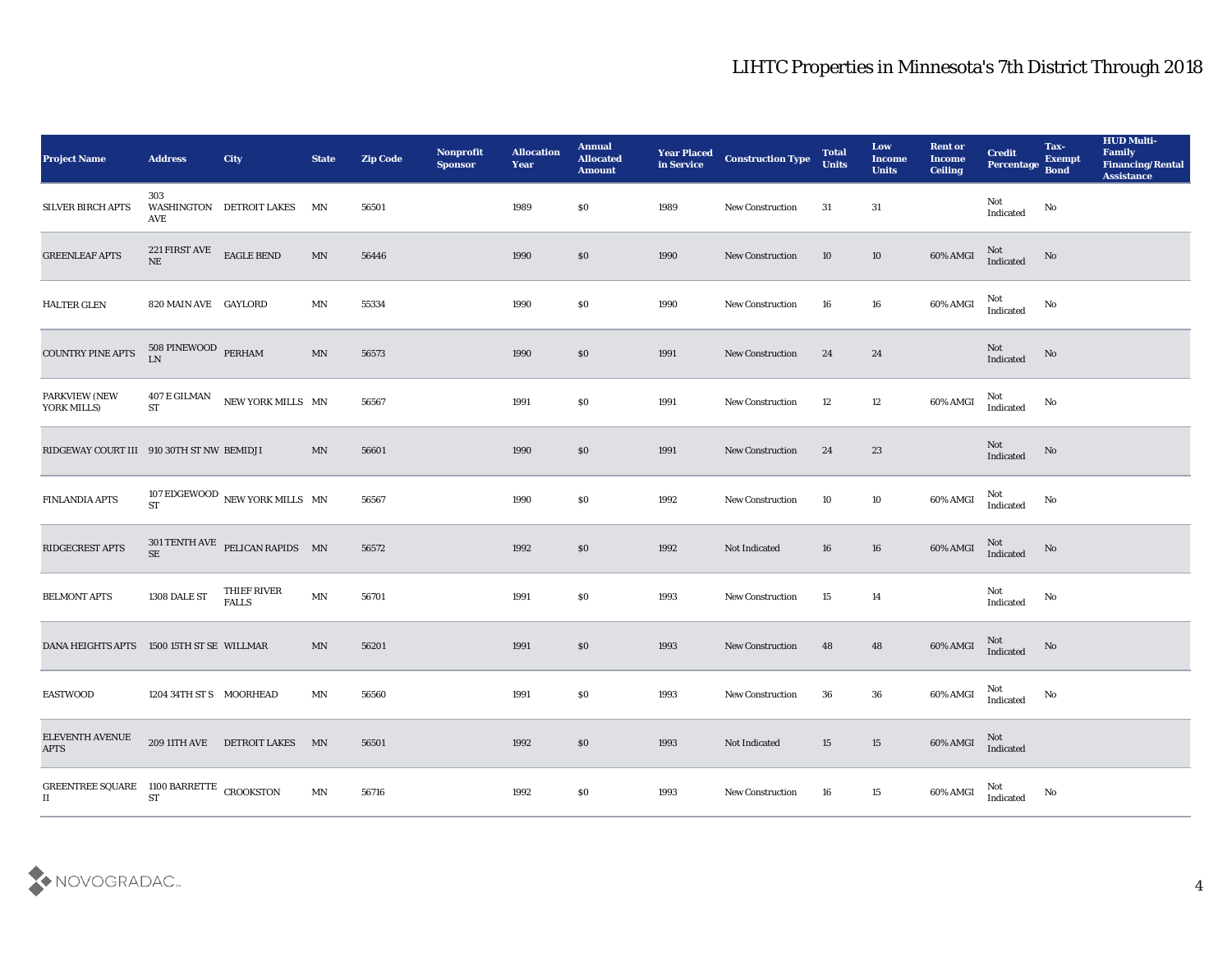| <b>Project Name</b>                                                                          | <b>Address</b>                                  | <b>City</b>     | <b>State</b>             | <b>Zip Code</b> | Nonprofit<br>Sponsor | <b>Allocation</b><br>Year | <b>Annual</b><br><b>Allocated</b><br><b>Amount</b> | <b>Year Placed<br/>in Service</b> | <b>Construction Type</b> | <b>Total</b><br><b>Units</b> | Low<br><b>Income</b><br><b>Units</b> | <b>Rent or</b><br><b>Income</b><br><b>Ceiling</b> | <b>Credit</b><br>Percentage Bond                  | Tax-<br><b>Exempt</b> | <b>HUD Multi-</b><br>Family<br><b>Financing/Rental</b><br><b>Assistance</b> |
|----------------------------------------------------------------------------------------------|-------------------------------------------------|-----------------|--------------------------|-----------------|----------------------|---------------------------|----------------------------------------------------|-----------------------------------|--------------------------|------------------------------|--------------------------------------|---------------------------------------------------|---------------------------------------------------|-----------------------|-----------------------------------------------------------------------------|
| HALTER VILLAGE III                                                                           | 501 JEWETT ST MARSHALL                          |                 | MN                       | 56258           |                      | 1992                      | $\$0$                                              | 1993                              | New Construction         | 24                           | 24                                   | $60\%$ AMGI                                       | Not<br>Indicated                                  | No                    |                                                                             |
| HILLSIDE MANOR<br><b>APTS</b>                                                                | 16 SAND LAKE<br><b>AVE SW</b>                   | <b>BAGLEY</b>   | MN                       | 56621           |                      | 1992                      | \$0                                                | 1993                              | <b>New Construction</b>  | 24                           | $\bf 23$                             | 60% AMGI                                          | Not<br>Indicated                                  | No                    |                                                                             |
| PARK AVENUE APTS<br>(WILLMAR)                                                                | 1401 19TH AVE<br>$\rm SE$                       | <b>WILLMAR</b>  | $\text{MN}$              | 56201           |                      | 1990                      | \$0                                                | 1993                              | <b>New Construction</b>  | 48                           | 47                                   |                                                   | Not<br>Indicated                                  | No                    |                                                                             |
| PARK TERRACE                                                                                 | 415 FIFTH ST<br>$\mathbf{N}\mathbf{W}$          | <b>MAHNOMEN</b> | MN                       | 56557           |                      | 1992                      | \$0                                                | 1993                              | Not Indicated            | 18                           | 17                                   | 60% AMGI                                          | Not<br>Indicated                                  | No                    |                                                                             |
| <b>SOUTHVIEW APTS</b><br>(TWIN VALLEY)                                                       | 506 SECOND ST TWIN VALLEY<br>$\text{SW}\xspace$ |                 | $\text{MN}$              | 56584           |                      | 1992                      | \$0                                                | 1993                              | Not Indicated            | 15                           | 15                                   | $60\%$ AMGI                                       | Not<br>Indicated                                  | No                    |                                                                             |
| <b>WILTOKA APTS</b>                                                                          | 536 WILLOW DR ALEXANDRIA                        |                 | MN                       | 56308           |                      | 1990                      | \$0                                                | 1993                              | New Construction         | 48                           | 46                                   | 60% AMGI                                          | Not<br>Indicated                                  | No                    |                                                                             |
| MOORHEAD MANOR 1202 34TH AVE MOORHEAD<br><b>APTS</b>                                         | <sub>S</sub>                                    |                 | MN                       | 56560           |                      | 1991                      | $\$0$                                              | 1994                              | <b>New Construction</b>  | 24                           | 24                                   |                                                   | Not<br>Indicated                                  | No                    |                                                                             |
| $\boxed{\text{PARKVIEW (DILWORTH}^{\text{609 FIRST AVE}}_{\text{NW}} \quad \text{DILWORTH}}$ |                                                 |                 | $\mathbf{M} \mathbf{N}$  | 56529           |                      | 1992                      | \$0                                                | 1994                              | New Construction         | 15                           | 15                                   |                                                   | Not<br>Indicated                                  | No                    |                                                                             |
| REGENCY APTS (FOSST( $\frac{601}{NW}$                                                        |                                                 | FOSSTON         | $\text{MN}$              | 56542           |                      | 1991                      | $\$0$                                              | 1994                              | New Construction         | 15                           | 14                                   | 60% AMGI                                          | Not<br>Indicated                                  | No                    |                                                                             |
| <b>HILLCREST APTS</b>                                                                        | 805 INMAN ST HENNING                            |                 | MN                       | 56551           |                      | 1993                      | \$0                                                | 1994                              | Not Indicated            | 8                            | $\bf{8}$                             | 60% AMGI                                          | Not<br>Indicated                                  |                       |                                                                             |
| SOUTHVIEW APTS (MOC 3302 12TH ST S MOORHEAD                                                  |                                                 |                 | MN                       | 56560           |                      | 1992                      | \$0                                                | 1994                              | New Construction         | 15                           | 15                                   |                                                   | Not<br>$\label{lem:indicated} \textbf{Indicated}$ | No                    |                                                                             |
| <b>WESTMOOR APTS</b>                                                                         | 201 DUTCH ST WAUBUN                             |                 | $\mathbf{M} \mathbf{N}$  |                 |                      | 1993                      | $\$0$                                              | 1994                              | Not Indicated            | 8                            | ${\bf 8}$                            | 60% AMGI                                          | Not<br>Indicated                                  |                       |                                                                             |
| <b>WATERS EDGE APTS</b>                                                                      | 420 30TH ST<br>NW                               | WILLMAR         | $\ensuremath{\text{MN}}$ | 56201           |                      | 1992                      | $\$0$                                              | 1994                              | New Construction         | 48                           | 47                                   |                                                   | $\rm Not$ Indicated                               | No                    |                                                                             |

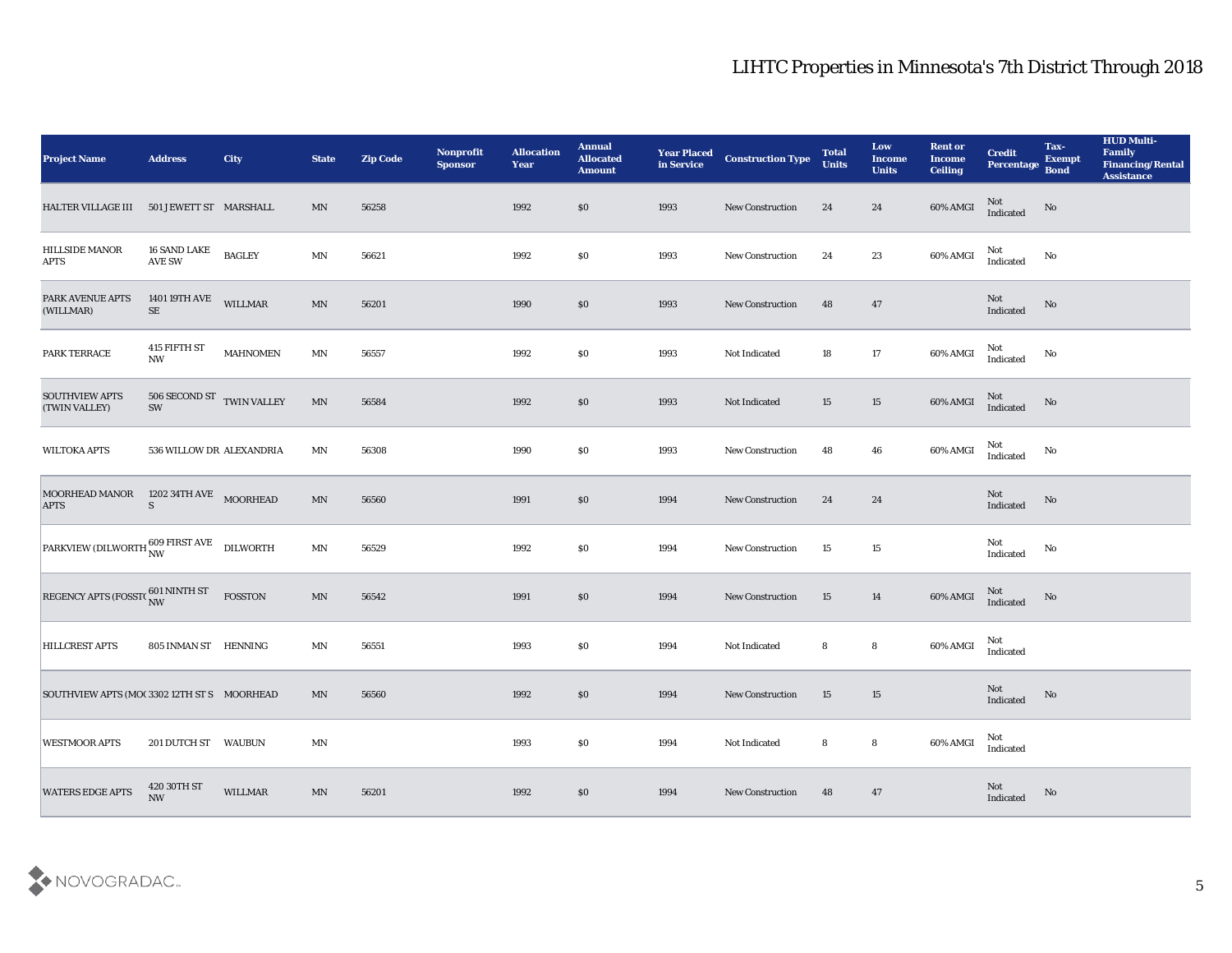| <b>Project Name</b>                     | <b>Address</b>                               | <b>City</b>                 | <b>State</b>             | <b>Zip Code</b> | Nonprofit<br><b>Sponsor</b> | <b>Allocation</b><br><b>Year</b> | <b>Annual</b><br><b>Allocated</b><br><b>Amount</b> | <b>Year Placed</b><br>in Service | <b>Construction Type</b> | <b>Total</b><br><b>Units</b> | Low<br><b>Income</b><br><b>Units</b> | <b>Rent or</b><br><b>Income</b><br><b>Ceiling</b> | <b>Credit</b><br>Percentage Bond    | Tax-<br><b>Exempt</b> | <b>HUD Multi-</b><br>Family<br><b>Financing/Rental</b><br><b>Assistance</b> |
|-----------------------------------------|----------------------------------------------|-----------------------------|--------------------------|-----------------|-----------------------------|----------------------------------|----------------------------------------------------|----------------------------------|--------------------------|------------------------------|--------------------------------------|---------------------------------------------------|-------------------------------------|-----------------------|-----------------------------------------------------------------------------|
| <b>WESTSIDE APTS</b>                    | 1039 MAIN ST                                 | <b>HAWLEY</b>               | MN                       | 56549           |                             | 1993                             | $\$0$                                              | 1994                             | Not Indicated            | 14                           | 14                                   | 60% AMGI                                          | Not<br>Indicated                    |                       |                                                                             |
| <b>BARBARA AVENUE</b><br><b>APTS</b>    | 215 BARBARA<br>$\operatorname{AVE}$          | <b>DETROIT LAKES</b>        | MN                       | 56501           |                             | 1994                             | \$0                                                | 1995                             | Not Indicated            | 12                           | 12                                   | 60% AMGI                                          | Not<br>Indicated                    |                       |                                                                             |
| <b>CARTER PLACE</b>                     | 918 CARTER CIR $_{\rm BEMIDJI}$<br>$\rm SE$  |                             | $\ensuremath{\text{MN}}$ | 56601           |                             | 1993                             | \$0                                                | 1995                             | <b>New Construction</b>  | 18                           | 17                                   | 60% AMGI                                          | $70\,\%$ present $\,$ No value      |                       |                                                                             |
| <b>CEDAR POINTE APTS</b>                | $515$ LAKELAND $$\tt WILLMAR$$ DR SE         |                             | MN                       | 56201           |                             | 1994                             | \$0                                                | 1995                             | New Construction         | 48                           | 47                                   |                                                   | $70\,\%$ present $\,$ No value      |                       |                                                                             |
| <b>CRESTWOOD APTS</b>                   | 229 11TH AVE                                 | DETROIT LAKES               | MΝ                       | 56501           |                             | 1994                             | \$0                                                | 1995                             | <b>New Construction</b>  | 14                           | 14                                   | 60% AMGI                                          | $70\,\%$ present $\,$ No value      |                       |                                                                             |
| <b>EASTSIDE APTS</b>                    | 1028 FIRST ST LAKE PARK                      |                             | MN                       | 56554           |                             | 1993                             | \$0                                                | 1995                             | Not Indicated            | 8                            | $8\phantom{1}$                       | 60% AMGI                                          | Not<br>Indicated                    |                       |                                                                             |
| PARKVIEW (PERHAM) 606 PINE LN DR PERHAM |                                              |                             | MN                       | 56573           |                             | 1994                             | $\$0$                                              | 1995                             | <b>New Construction</b>  | 14                           | 14                                   |                                                   | $70\,\%$ present $\,$ No value      |                       |                                                                             |
| <b>PEDERSON APTS</b>                    | 601 SEVENTH<br><b>ST SW</b>                  | <b>ROSEAU</b>               | $\ensuremath{\text{MN}}$ | 56751           |                             | 1994                             | \$0                                                | 1995                             | New Construction         | 12                           | 12                                   | 60% AMGI                                          | $70\,\%$ present $_{\rm No}$ value  |                       |                                                                             |
| PIONEER COURT                           | 1602<br><b>GREENWOOD</b><br>ST E             | THIEF RIVER<br><b>FALLS</b> | $\ensuremath{\text{MN}}$ | 56701           |                             | 1993                             | \$0                                                | 1995                             | <b>New Construction</b>  | 24                           | 24                                   | 60% AMGI                                          | $70\,\%$ present $\,$ No value      |                       |                                                                             |
| <b>SOUTHSIDE SQUARE</b>                 | 501 SEVENTH ST $_{\rm{ROSEAU}}$<br>SW        |                             | MN                       | 56751           |                             | 1994                             | \$0                                                | 1995                             | <b>New Construction</b>  |                              | 23                                   | 22 60% AMGI                                       | $70\,\%$ present $\,$ No $\,$ value |                       |                                                                             |
| <b>SUMMERPLACE</b>                      | 105 WENDY<br>WOODS LN                        | NEW YORK MILLS MN           |                          | 56567           |                             | 1994                             | \$0                                                | 1995                             | New Construction         | 8                            | 8                                    | 60% AMGI                                          | 70 % present No<br>value            |                       |                                                                             |
| <b>SUNRISE APTS</b>                     | $1616$ SEVENTH $$\hbox{\sc ALEX}$ ALEXANDRIA |                             | MN                       | 56308           |                             | 1994                             | \$0                                                | 1995                             | <b>New Construction</b>  | 18                           | 17                                   | 60% AMGI                                          | $70\,\%$ present $\,$ No value      |                       |                                                                             |
| <b>TOWER APTS I</b>                     | 202 TRAIL ST N WHEATON                       |                             | $\mathbf{M} \mathbf{N}$  | 56296           |                             | 1993                             | $\$0$                                              | 1995                             | New Construction         | 8                            | 8                                    |                                                   | $70\,\%$ present $\,$ No value      |                       |                                                                             |

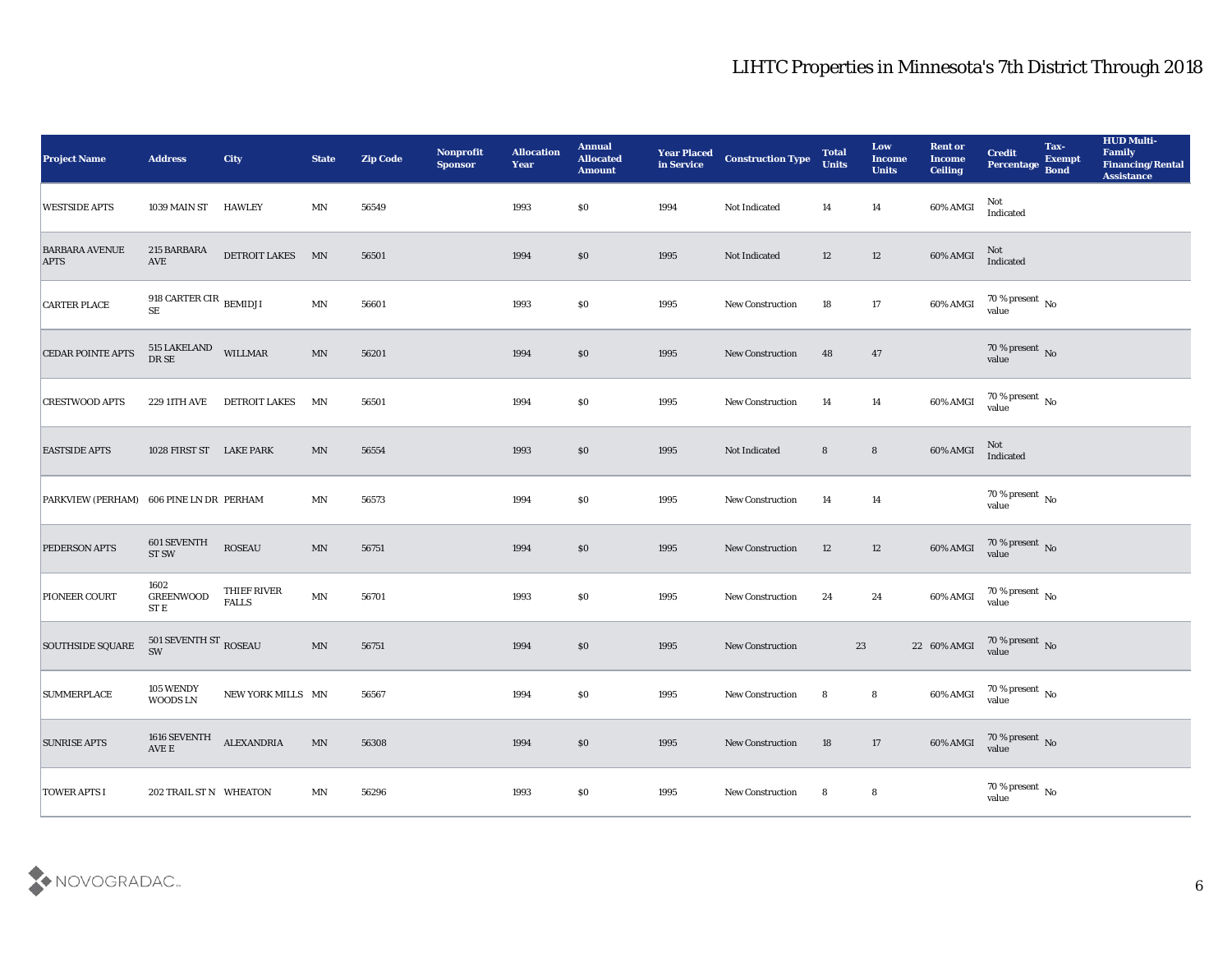| <b>Project Name</b>                       | <b>Address</b>                                    | City                             | <b>State</b>             | <b>Zip Code</b> | <b>Nonprofit</b><br><b>Sponsor</b> | <b>Allocation</b><br><b>Year</b> | <b>Annual</b><br><b>Allocated</b><br><b>Amount</b> | <b>Year Placed</b><br>in Service | <b>Construction Type</b> | <b>Total</b><br><b>Units</b> | Low<br><b>Income</b><br><b>Units</b> | <b>Rent or</b><br><b>Income</b><br><b>Ceiling</b> | <b>Credit</b><br>Percentage              | Tax-<br><b>Exempt</b><br><b>Bond</b> | <b>HUD Multi-</b><br>Family<br>Financing/Rental<br><b>Assistance</b> |
|-------------------------------------------|---------------------------------------------------|----------------------------------|--------------------------|-----------------|------------------------------------|----------------------------------|----------------------------------------------------|----------------------------------|--------------------------|------------------------------|--------------------------------------|---------------------------------------------------|------------------------------------------|--------------------------------------|----------------------------------------------------------------------|
| <b>WILDWOOD APTS</b>                      | 707 IOWA AVE MORRIS                               |                                  | MN                       | 56267           |                                    | 1994                             | $\$0$                                              | 1995                             | <b>New Construction</b>  | 14                           | 14                                   | 60% AMGI                                          | $70\,\%$ present $\,$ No value           |                                      |                                                                      |
| <b>WOODSTONE APTS</b>                     | 3220 12TH ST S MOORHEAD                           |                                  | MΝ                       | 56560           |                                    | 1994                             | $\$0$                                              | 1995                             | New Construction         | 14                           | 13                                   |                                                   | $70\,\%$ present $\,$ No value           |                                      |                                                                      |
| <b>CIRCLE PINE APTS</b>                   | 102 SECOND<br>AVE W                               | <b>BALATON</b>                   | $\ensuremath{\text{MN}}$ | 56115           |                                    | 1994                             | \$0                                                | 1996                             | Acquisition and Rehab 20 |                              | 20                                   | 60% AMGI                                          | $30\,\%$ present $\,$ No value           |                                      |                                                                      |
| <b>COTTONWOOD APTS</b>                    | <b>158 FOURTH</b><br><b>AVE</b>                   | <b>SPICER</b>                    | MN                       | 56288           |                                    | 1995                             | \$0                                                | 1996                             | <b>New Construction</b>  | 24                           | 23                                   | 60% AMGI                                          | $30\,\%$ present $\,$ No value           |                                      |                                                                      |
| <b>COUNTRYSIDE</b><br><b>TOWNHOMES</b>    | 379 COUNTRY<br>SIDE LN                            | ${\bf ALBANY}$                   | MN                       | 56307           |                                    | 1995                             | \$0\$                                              | 1996                             | <b>New Construction</b>  | 12                           | 12                                   | 60% AMGI                                          | $70\,\%$ present $\,$ No value           |                                      |                                                                      |
| NORTH VIEW COURT<br><b>TOWNHOMES</b>      | 1021 13TH ST N BENSON                             |                                  | MN                       | 56215           |                                    | 1995                             | \$0                                                | 1996                             | New Construction         | 24                           | 23                                   |                                                   | $70\,\%$ present $\,$ No value           |                                      |                                                                      |
| <b>NORTHERN STAR</b><br><b>COMMUNITY</b>  | 800 26TH ST<br><b>NW</b>                          | <b>BEMIDJI</b>                   | $\ensuremath{\text{MN}}$ | 56601           |                                    | 1994                             | $\$0$                                              | 1996                             | <b>New Construction</b>  | 36                           | 36                                   | 60% AMGI                                          | $70\,\%$ present $\,$ No value           |                                      |                                                                      |
| <b>RED LAKE APTS</b>                      |                                                   | 110 MAIN AVE S RED LAKE FALLS MN |                          | 56750           |                                    | 1994                             | \$0\$                                              | 1996                             | <b>New Construction</b>  | 16                           | 16                                   | 60% AMGI                                          | $70\%$ present $\overline{N_0}$<br>value |                                      |                                                                      |
| <b>ROYAL OAKS</b>                         | 401 SECOND<br>AVE N                               | <b>CHOKIO</b>                    | MN                       | 56221           |                                    | 1994                             | \$30,014                                           | 1996                             | <b>New Construction</b>  | 8                            | $8\phantom{1}$                       |                                                   | $70\,\%$ present $\,$ No value           |                                      |                                                                      |
| <b>SOUTHWOOD PARK</b><br><b>TOWNHOMES</b> | 1601<br><b>GREENWOOD</b><br>$\operatorname{ST}$ E | THIEF RIVER<br><b>FALLS</b>      | MN                       | 56701           |                                    | 1995                             | \$0\$                                              | 1996                             | <b>New Construction</b>  | 12                           | 11                                   | 60% AMGI                                          | $70\,\%$ present $\,$ No value           |                                      |                                                                      |
| <b>WINDOM APTS</b>                        | <b>135 SIXTH AVE S WINDOM</b>                     |                                  | MN                       | 56101           | No                                 | 1998                             | $\$0$                                              | 2000                             | Acquisition and Rehab 52 |                              | 51                                   | 60% AMGI                                          | $30\,\%$ present $\,$ No $\,$<br>value   |                                      |                                                                      |
| MOORHEAD<br><b>TOWNHOMES</b>              | 3202 17TH ST S MOORHEAD                           |                                  | MN                       | 56560           | $\mathbf {No}$                     | 2000                             | \$0\$                                              | 2001                             | New Construction         | 30                           | 30                                   | 60% AMGI                                          | $70\,\%$ present $\,$ No value           |                                      |                                                                      |
| NORTHLAND VILLAGE 1508 HWY 1 E            |                                                   | THIEF RIVER<br><b>FALLS</b>      | $\ensuremath{\text{MN}}$ | 56701           | $\mathbf {No}$                     | 1999                             | $\$0$                                              | 2001                             | Acquisition and Rehab 87 |                              | 87                                   | 60% AMGI                                          | $30$ % present $\,$ $\rm Yes$<br>value   |                                      |                                                                      |

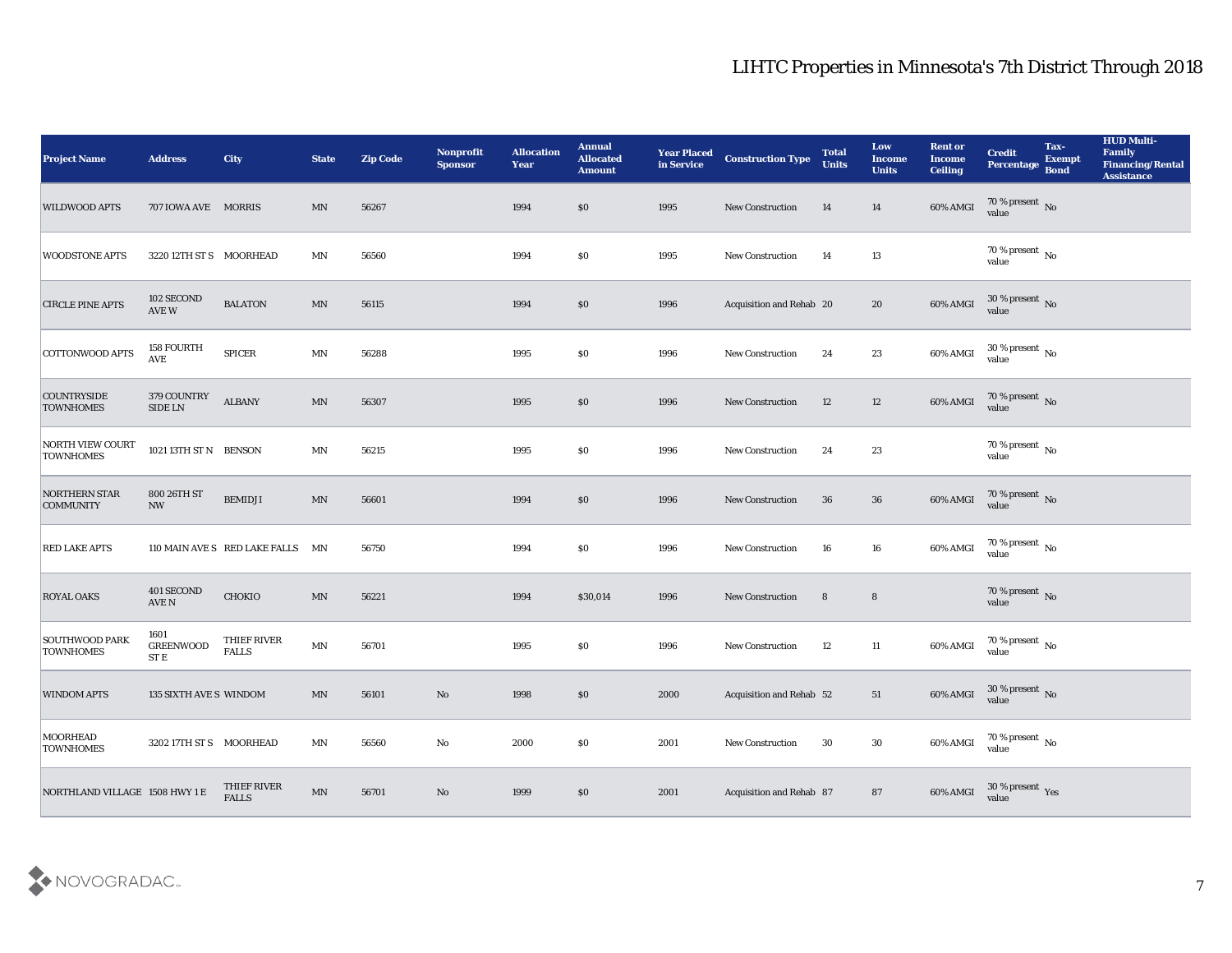| <b>Project Name</b>                                   | <b>Address</b>                                    | <b>City</b>                 | <b>State</b>               | <b>Zip Code</b> | Nonprofit<br><b>Sponsor</b> | <b>Allocation</b><br><b>Year</b> | <b>Annual</b><br><b>Allocated</b><br><b>Amount</b> | <b>Year Placed</b><br>in Service | <b>Construction Type</b> | <b>Total</b><br><b>Units</b> | Low<br><b>Income</b><br><b>Units</b> | <b>Rent or</b><br><b>Income</b><br><b>Ceiling</b> | <b>Credit</b><br>Percentage                 | Tax-<br><b>Exempt</b><br><b>Bond</b> | <b>HUD Multi-</b><br>Family<br><b>Financing/Rental</b><br><b>Assistance</b> |
|-------------------------------------------------------|---------------------------------------------------|-----------------------------|----------------------------|-----------------|-----------------------------|----------------------------------|----------------------------------------------------|----------------------------------|--------------------------|------------------------------|--------------------------------------|---------------------------------------------------|---------------------------------------------|--------------------------------------|-----------------------------------------------------------------------------|
| <b>WHISPERING WINDS</b><br><b>TOWNHOMES</b>           | 402 SIXTH AVE PIPESTONE<br>$\mathbf{N}\mathbf{W}$ |                             | MN                         | 56164           | Yes                         | 2000                             | \$0                                                | 2001                             | New Construction         | 20                           | 20                                   | 60% AMGI                                          | $70\,\%$ present $\,$ No $\,$<br>value      |                                      |                                                                             |
| <b>REICHERT PLACE OF</b><br><b>LONG PRAIRIE</b>       |                                                   | 20 THIRD ST N LONG PRAIRIE  | MN                         | 56347           | Yes                         | 2000                             | \$0                                                | 2001                             | Acquisition and Rehab 17 |                              | 17                                   | 60% AMGI                                          | <b>Both 30%</b><br>and 70%<br>present value | No                                   |                                                                             |
| <b>GRAYSTONE ANNEX</b>                                | <b>PLZ</b>                                        | 101 GRAYSTONE DETROIT LAKES | MN                         | 56501           | Yes                         | 2001                             | \$0                                                | 2002                             | Acquisition and Rehab 19 |                              | 19                                   | 60% AMGI                                          | <b>Both 30%</b><br>and 70%<br>present value | No                                   |                                                                             |
| <b>MAPLE COURT</b><br><b>TOWNHOMES</b>                | 1506 10 1/2 ST N MOORHEAD                         |                             | MN                         | 56560           | No                          | 2002                             | \$0                                                | 2002                             | <b>New Construction</b>  | 34                           | 34                                   | 60% AMGI                                          | $70\,\%$ present $\,$ No value              |                                      |                                                                             |
| PRAIRIE VIEW APTS<br>(MOORHEAD)                       | 1106 19TH ST S MOORHEAD                           |                             | MN                         | 56560           | No                          | 1999                             | \$0                                                | 2002                             | Acquisition and Rehab 24 |                              | 24                                   | 60% AMGI                                          | 70 % present No<br>value                    |                                      |                                                                             |
| RICHWOOD HEIGHTS                                      | 200 HEIGHTS<br>$\mathop{\rm RIDE}\nolimits$ LN    | <b>DETROIT LAKES</b>        | MN                         | 56501           | No                          | 2002                             | \$0                                                | 2002                             | <b>New Construction</b>  | 32                           | 28                                   | 60% AMGI                                          | $70\,\%$ present $\,$ No value              |                                      |                                                                             |
| MAHNOMEN RANCH                                        | 2425 230TH AVE MAHNOMEN                           |                             | MN                         | 56557           | Yes                         | 2002                             | $\$0$                                              | 2003                             | New Construction         | 24                           | 22                                   | 60% AMGI                                          | $70\,\% \,present \over value$              |                                      |                                                                             |
| <b>PARIS PARK</b>                                     | 1100 PARIS RD MARSHALL                            |                             | MN                         | 56258           | Yes                         | 2002                             | \$0                                                | 2003                             | <b>New Construction</b>  | 30                           | 23                                   | 60% AMGI                                          | $70\%$ present No<br>value                  |                                      |                                                                             |
| <b>GRANDE APTS</b>                                    | 104 N NINTH ST OLIVIA                             |                             | MN                         | 56277           |                             | 2001                             | \$0                                                | 2004                             | Not Indicated            | 8                            | 8                                    | 60% AMGI                                          | Not<br>Indicated                            |                                      |                                                                             |
| <b>HOTEL KADDATZ</b><br><b>ARTIST LOFTS</b>           | 111 W LINCOLN<br>AVE                              | <b>FERGUS FALLS</b>         | $\ensuremath{\text{MN}}$   | 56537           | Yes                         | 2002                             | \$0                                                | 2004                             | <b>New Construction</b>  | 10                           | $8\phantom{1}$                       | 60% AMGI                                          | $70\,\%$ present $\,$ No value              |                                      |                                                                             |
| <b>KESTREL PINES</b><br><b>TOWNHOMES</b><br>(BEMIDJI) | 906 26TH ST NW BEMIDJI                            |                             | MN                         | 56601           | No                          | 2004                             | \$0                                                | 2005                             | <b>New Construction</b>  | 30                           | 30                                   | 60% AMGI                                          | 70 % present $\,$ No $\,$<br>value          |                                      |                                                                             |
| MOUNT CARMEL<br><b>MANOR</b>                          | 400 JEWETT ST MARSHALL                            |                             | $\ensuremath{\text{MN}}$   | 56258           | $\rm\thinspace No$          | 2004                             | $\$0$                                              | 2005                             | Acquisition and Rehab 90 |                              | 77                                   | 60% AMGI                                          | $30\,\%$ present $\,$ Yes value             |                                      |                                                                             |
| <b>EASTEN TOWNHOMES</b>                               | 2926 FOURTH<br>AVE N                              | <b>MOORHEAD</b>             | $\mathop{\rm MN}\nolimits$ | 56560           | $\rm\thinspace No$          | 2005                             | \$419,867                                          | 2006                             | New Construction         | 38                           | 38                                   | 50% AMGI                                          | 70 % present $\,$ No $\,$<br>value          |                                      |                                                                             |

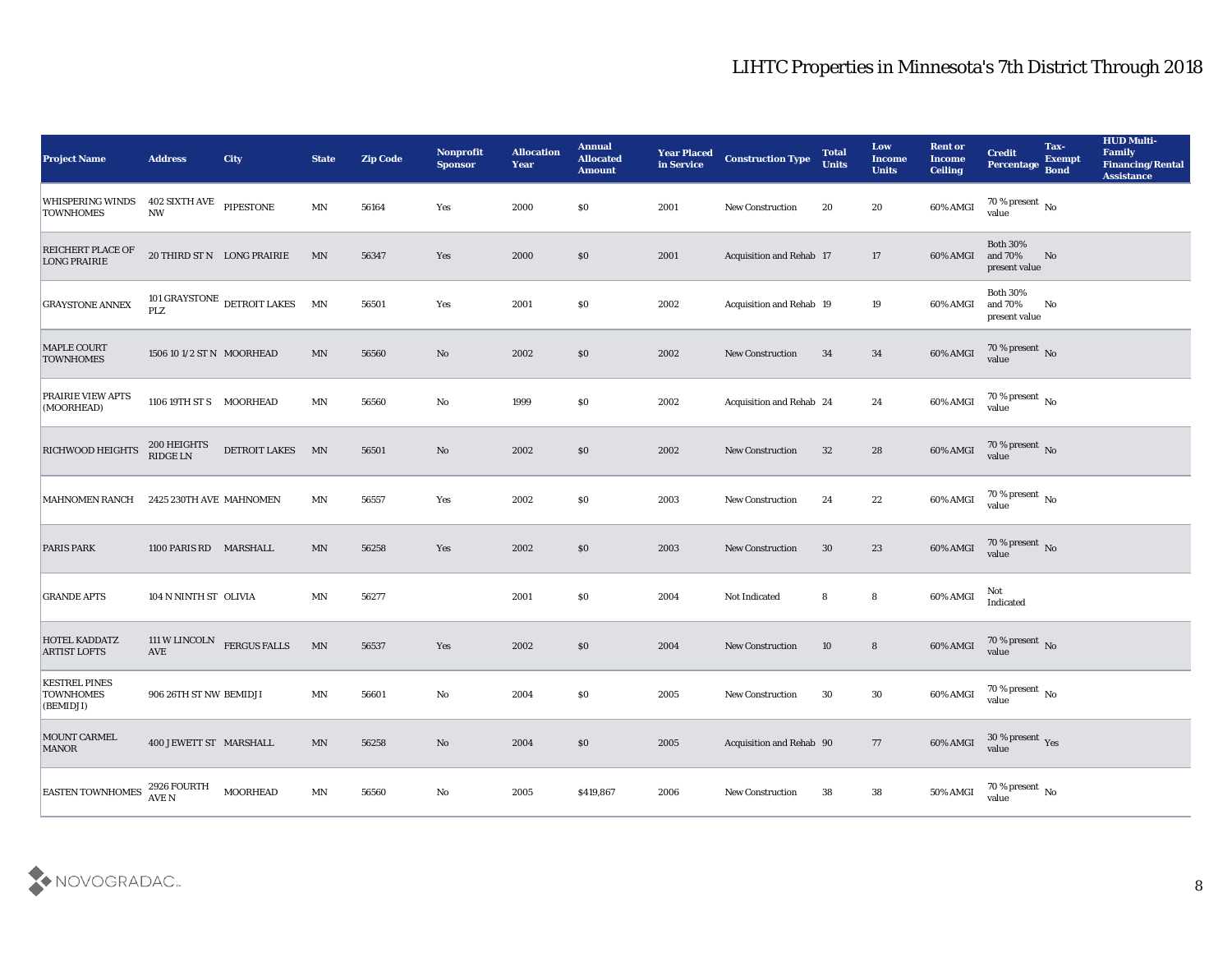| <b>Project Name</b>                           | <b>Address</b>                           | <b>City</b>                 | <b>State</b>            | <b>Zip Code</b> | <b>Nonprofit</b><br><b>Sponsor</b> | <b>Allocation</b><br><b>Year</b> | <b>Annual</b><br><b>Allocated</b><br><b>Amount</b> | <b>Year Placed</b><br>in Service | <b>Construction Type</b>              | <b>Total</b><br><b>Units</b> | Low<br><b>Income</b><br><b>Units</b> | <b>Rent or</b><br><b>Income</b><br><b>Ceiling</b> | <b>Credit</b><br>Percentage                 | Tax-<br><b>Exempt</b><br><b>Bond</b> | <b>HUD Multi-</b><br>Family<br><b>Financing/Rental</b><br><b>Assistance</b> |
|-----------------------------------------------|------------------------------------------|-----------------------------|-------------------------|-----------------|------------------------------------|----------------------------------|----------------------------------------------------|----------------------------------|---------------------------------------|------------------------------|--------------------------------------|---------------------------------------------------|---------------------------------------------|--------------------------------------|-----------------------------------------------------------------------------|
| <b>COUNTRY VILLAGE</b><br><b>APTS</b>         | 600 E<br><b>BROADWAY ST</b>              | REDWOOD FALLS MN            |                         | 56283           | No                                 | 2007                             | \$85,952                                           | 2007                             | Acquisition and Rehab 60              |                              | 45                                   | 60% AMGI                                          | $30\,\%$ present $\,$ Yes value             |                                      |                                                                             |
| WHITE EARTH HOMES 2235 COLLEGE<br>IІ          | RD                                       | <b>MAHNOMEN</b>             | MN                      | 56557           | No                                 | 2005                             | \$501,232                                          | 2007                             | <b>New Construction</b>               | 48                           | 48                                   | 60% AMGI                                          | $70\,\% \,present \over 0$ No               |                                      |                                                                             |
| ZIIBII-AH-KING                                | 2204 COLLEGE<br>RD                       | <b>MAHNOMEN</b>             | $\mathbf{M} \mathbf{N}$ | 56557           | No                                 | 2006                             | \$409,181                                          | 2007                             | <b>New Construction</b>               | 25                           | 25                                   | 60% AMGI                                          | $70\,\%$ present $\,$ No value              |                                      |                                                                             |
| <b>OAK RIDGE MANOR --</b><br><b>MELROSE</b>   | 20 N NINTH<br>$\operatorname{AVE}$ E     | <b>MELROSE</b>              | $\textsf{MN}{}$         | 56352           | $\mathbf{N}\mathbf{o}$             | 2008                             | \$35,085                                           | 2009                             | Acquisition and Rehab 25              |                              | 24                                   | 60% AMGI                                          | $30\,\%$ present $\,$ Yes value             |                                      |                                                                             |
| <b>WESTWIND</b><br><b>TOWNHOMES</b>           | 1809-1811 22ND<br>AVE SW                 | WILLMAR                     | MN                      | 56201           |                                    | 2009                             | \$488,197                                          | 2011                             | Not Indicated                         | 28                           | 27                                   | 60% AMGI                                          | Not<br>Indicated                            |                                      |                                                                             |
| <b>WHITE EARTH HOMES</b><br> IV               | 13958<br><b>COMMUNITY</b><br><b>LOOP</b> | <b>BAGLEY</b>               | $\mathbf{M} \mathbf{N}$ | 56621           | $\mathbf{N}\mathbf{o}$             | 2010                             | \$846,302                                          | 2011                             | <b>New Construction</b>               | 30                           | 30                                   | 60% AMGI                                          | $70\,\%$ present $\,$ No value              |                                      | $\mathbf{No}$                                                               |
| <b>WESTSIDE MANOR</b>                         | 205 FIFTH ST<br>SW                       | <b>BAUDETTE</b>             | MN                      | 56623           | No                                 | 2011                             | \$89,168                                           | 2012                             | Both New Construction 20<br>and $A/R$ |                              | 20                                   | 60% AMGI                                          | <b>Both 30%</b><br>and 70%<br>present value | No                                   | Yes                                                                         |
| <b>RIVERSIDE TERRACE</b>                      | 225 LABREE<br>AVE S                      | THIEF RIVER<br><b>FALLS</b> | $\mathbf{M} \mathbf{N}$ | 56701           | No                                 | 2012                             | \$567,199                                          | 2012                             | Acquisition and Rehab 66              |                              | 66                                   | 60% AMGI                                          | <b>Both 30%</b><br>and 70%<br>present value | No                                   | No                                                                          |
| <b>PRAIRIE ROSE</b>                           | 200 NINTH ST<br>SW                       | RED LAKE FALLS MN           |                         | 56750           | No                                 | 2012                             | \$152,175                                          | 2013                             | <b>Acquisition and Rehab 16</b>       |                              | 16                                   | 60% AMGI                                          | <b>Both 30%</b><br>and 70%<br>present value | No                                   | No                                                                          |
| PARK MANOR ESTATES ROOSEVELT                  | 1035<br>AVE                              | <b>DETROIT LAKES</b>        | MN                      | 56501           | No                                 | 2012                             | \$809,872                                          | 2013                             | Acquisition and Rehab                 | 97                           |                                      | 97 60% AMGI                                       | <b>Both 30%</b><br>and 70%<br>present value | No                                   | No                                                                          |
| DEER RIDGE TOWNHOM 1611 45TH AVE E ALEXANDRIA |                                          |                             | MN                      | 56308           | No                                 | 2012                             | \$389,736                                          | 2014                             | <b>New Construction</b>               | 24                           | 24                                   | 60% AMGI                                          | 70 % present No<br>value                    |                                      | No                                                                          |
| <b>HIGHLAND COMMONS</b>                       | 101 7TH<br>AVENUE SW                     | ARLINGTON                   | $\textsf{MN}{}$         | 55307           | $\rm\thinspace No$                 | 2014                             | \$344,939                                          | 2014                             | Acquisition and Rehab 41              |                              | 41                                   | 60% AMGI                                          | <b>Both 30%</b><br>and 70%<br>present value | No                                   | No                                                                          |
| NEW PARIS APARTMEN 1901 COUNTY                |                                          | <b>BENSON</b>               | $\mathbf{M} \mathbf{N}$ | 56215           | $\rm\thinspace No$                 | 2012                             | \$196,065                                          | 2014                             | Acquisition and Rehab 40              |                              | 40                                   | 50% AMGI                                          | $70\,\%$ present $\,$ No value              |                                      | $\mathbf{N}\mathbf{o}$                                                      |

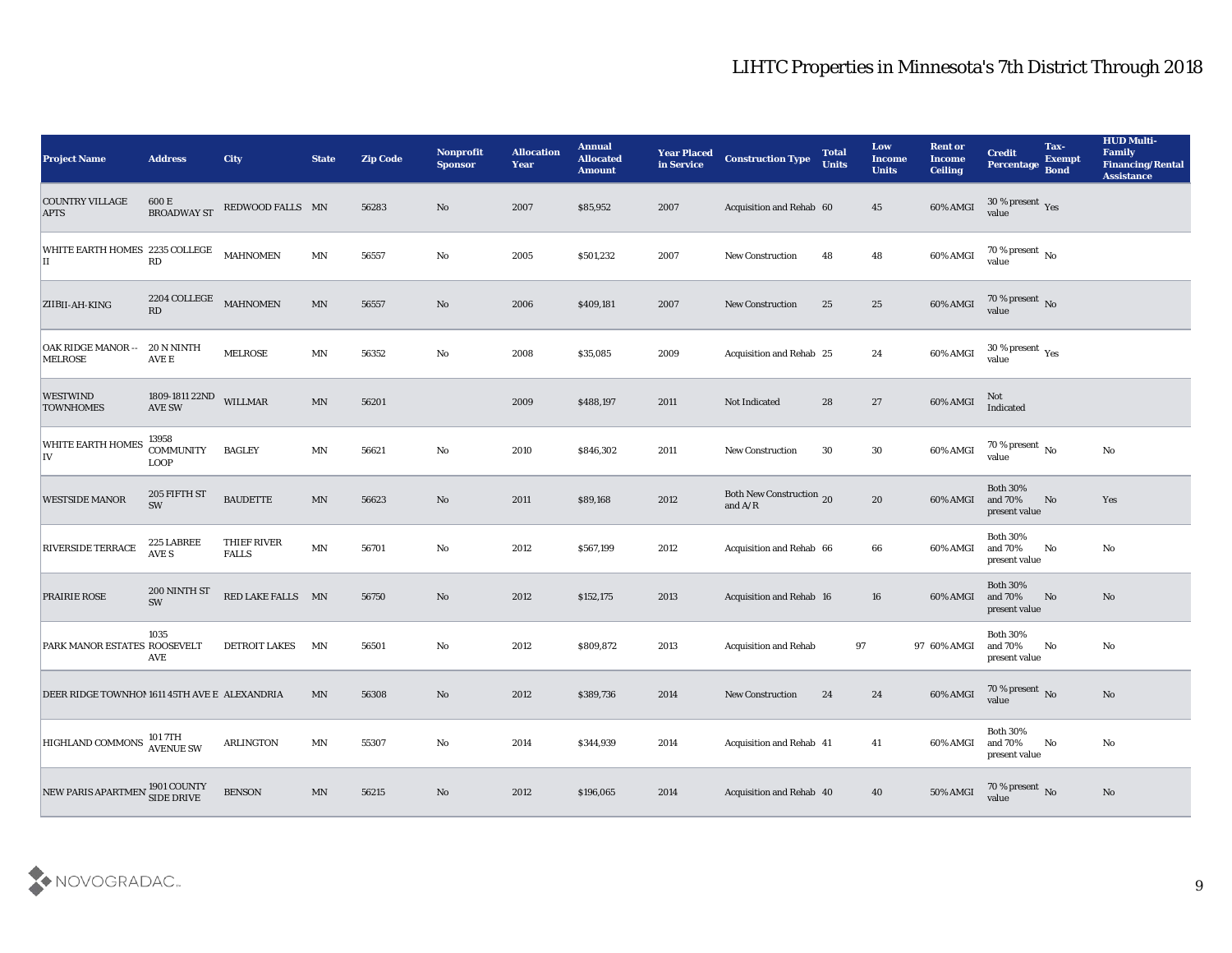| <b>Project Name</b>                     | <b>Address</b>                                              | City                        | <b>State</b>            | <b>Zip Code</b> | <b>Nonprofit</b><br><b>Sponsor</b> | <b>Allocation</b><br><b>Year</b> | <b>Annual</b><br><b>Allocated</b><br><b>Amount</b> | <b>Year Placed</b><br>in Service | <b>Construction Type</b>        | <b>Total</b><br><b>Units</b> | Low<br><b>Income</b><br><b>Units</b> | <b>Rent or</b><br><b>Income</b><br><b>Ceiling</b> | <b>Credit</b><br>Percentage Bond                  | Tax-<br><b>Exempt</b> | <b>HUD Multi-</b><br>Family<br><b>Financing/Rental</b><br><b>Assistance</b> |
|-----------------------------------------|-------------------------------------------------------------|-----------------------------|-------------------------|-----------------|------------------------------------|----------------------------------|----------------------------------------------------|----------------------------------|---------------------------------|------------------------------|--------------------------------------|---------------------------------------------------|---------------------------------------------------|-----------------------|-----------------------------------------------------------------------------|
| <b>SOMERSET</b><br><b>PROPERTIES</b>    | 1405 19TH<br><b>AVENUE SE</b>                               | <b>WILLMAR</b>              | MN                      |                 |                                    | 2013                             | \$0                                                | 2014                             | Not Indicated                   | 144                          | 144                                  | 60% AMGI                                          | Not<br>Indicated                                  |                       | No                                                                          |
| <b>NORTHLAND</b><br><b>APARTMENTS</b>   | 606 GRANT<br><b>STREET SE</b>                               | <b>WARROAD</b>              | MN                      | 56763           | No                                 | 2014                             | \$114,496                                          | 2014                             | <b>Acquisition and Rehab 22</b> |                              | 22                                   | 60% AMGI                                          | <b>Both 30%</b><br>and 70%<br>No<br>present value |                       | No                                                                          |
| <b>GREENWOOD</b><br><b>TERRACE</b>      | 2001<br><b>GREENWOOD</b><br><b>STREET</b>                   | THIEF RIVER<br><b>FALLS</b> | $\mathbf{M} \mathbf{N}$ | 56701           | No                                 | 2014                             | \$114,027                                          | 2014                             | Acquisition and Rehab 26        |                              | $\bf{0}$                             | 60% AMGI                                          | <b>Both 30%</b><br>and 70%<br>No<br>present value |                       | No                                                                          |
| WHITE EARTH HOMES 28102 AMIK<br>V       | <b>AVENUE</b>                                               | <b>PONSFORD</b>             | MN                      | 56575           | No                                 | 2013                             | \$644,730                                          | 2014                             | <b>Acquisition and Rehab 35</b> |                              | 35                                   | <b>50% AMGI</b>                                   | <b>Both 30%</b><br>and 70%<br>present value       |                       | $\mathbf{N}\mathbf{o}$                                                      |
| <b>HIGHLAND</b><br><b>APARTMENTS</b>    | 115 BECKER<br><b>AVENUE SE</b>                              | <b>WLLIMAR</b>              | MN                      | 56201           | No                                 | 2014                             | \$409,943                                          | 2015                             | <b>Acquisition and Rehab 78</b> |                              | 78                                   |                                                   | <b>Both 30%</b><br>and 70%<br>No<br>present value |                       | Yes                                                                         |
| <b>RED LAKE HOMES XII</b>               | <b>SCATTERED</b><br><b>SITE</b>                             | <b>RED LAKE</b>             | MN                      | 56671           | No                                 | 2016                             | \$539,772                                          | 2015                             | Acquisition and Rehab 40        |                              | 40                                   | 60% AMGI                                          | <b>Both 30%</b><br>and 70%<br>present value       |                       | No                                                                          |
| <b>RIVER POINTE</b><br><b>TOWNHOMES</b> | 1001, 1009, 1017,<br>1018, 1025, 1026<br><b>ALICE DRIVE</b> | THIEF RIVER<br><b>FALLS</b> | MN                      | 56701           | No                                 | 2014                             | \$389,088                                          | 2016                             | <b>New Construction</b>         | 24                           | 24                                   |                                                   | 70 % present No<br>value                          |                       | Yes                                                                         |
| <b>TAMARACK PLACE</b>                   | 1105 3RD<br><b>AVENUE SW</b>                                | <b>ROSEAU</b>               | MN                      | 56751           | No                                 | 2014                             | \$74,956                                           | 2016                             | <b>New Construction</b>         | 41                           | 18                                   |                                                   | $30$ % present $\,$ $\rm Yes$<br>value            |                       | $\mathbf{N}\mathbf{o}$                                                      |
| PARK PLACE OF<br><b>BEMIDJI</b>         | 600 3RD<br><b>STREET NW</b>                                 | <b>BEMIDJI</b>              | MN                      | 56601           | No                                 | 2016                             | \$290,042                                          | 2017                             | <b>New Construction</b>         | 60                           | 60                                   | 50% AMGI                                          | 30 % present<br>value                             |                       | $\mathbf{N}\mathbf{o}$                                                      |
| PARKVIEW TERRACE<br><b>APARTMENTS</b>   | 100 3RD<br><b>AVENUE SOUTH</b>                              | MOORHEAD                    | MN                      | 56560           | No                                 | 2016                             | \$788,196                                          | 2017                             | Acquisition and Rehab 120       |                              | 120                                  | 50% AMGI                                          | <b>Both 30%</b><br>and 70%<br>present value       |                       | No                                                                          |
| THE MEADOWS<br><b>TOWNHOMES</b>         | 920 CONEY<br><b>STREET WEST</b>                             | <b>PERHAM</b>               | MΝ                      | 56573           | No                                 | 2016                             | \$155,864                                          | 2017                             | <b>New Construction</b>         | 23                           | 24                                   | 60% AMGI                                          | 30 % present<br>value                             |                       | $\mathbf{N}\mathbf{o}$                                                      |
|                                         |                                                             |                             |                         |                 |                                    |                                  |                                                    |                                  |                                 |                              |                                      |                                                   |                                                   |                       |                                                                             |
| 128 Projects Reported                   |                                                             |                             |                         |                 |                                    |                                  | \$8,886,098                                        |                                  |                                 | 3,566                        | 3,403                                |                                                   |                                                   |                       |                                                                             |